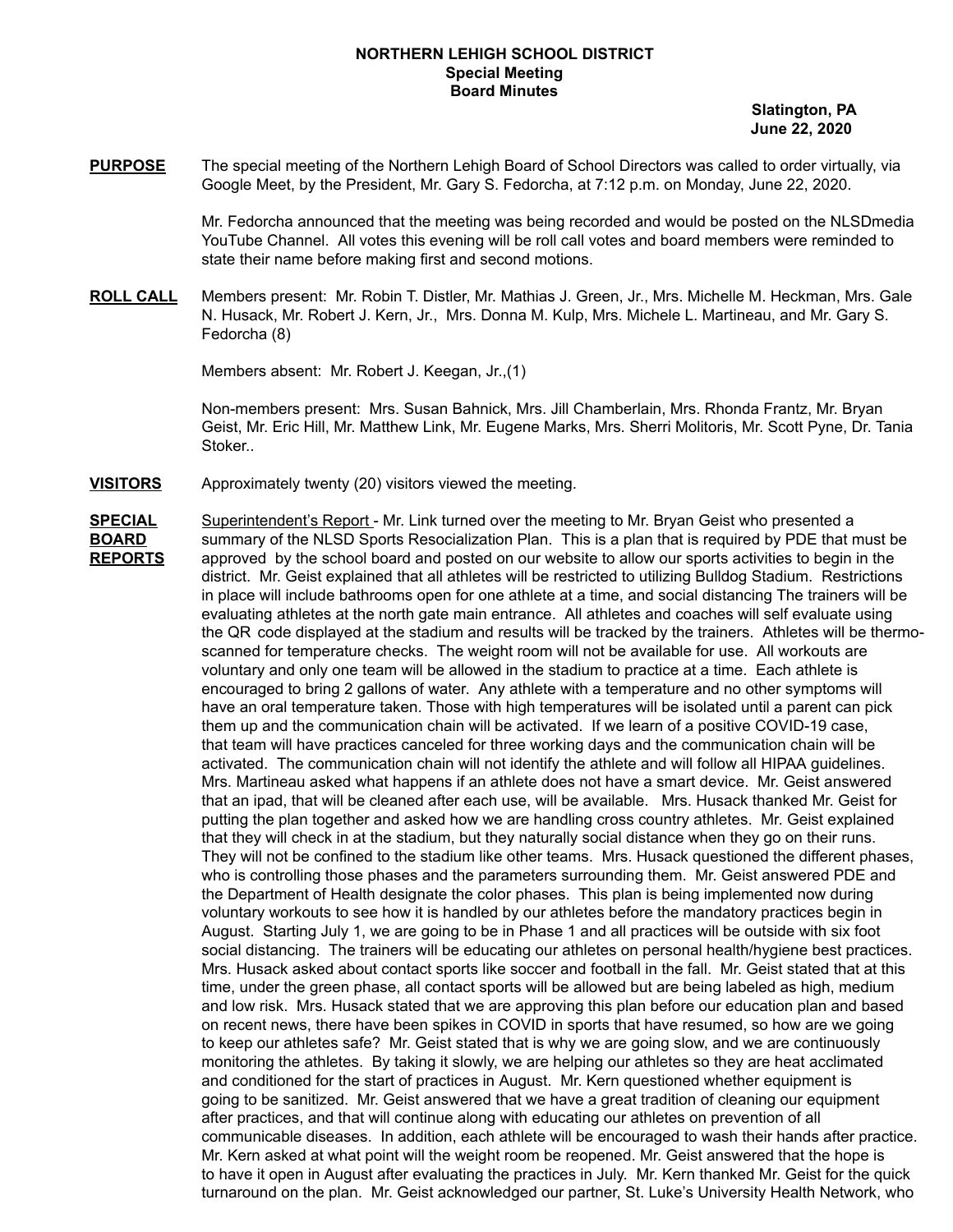| <b>SPECIAL</b><br><b>BOARD</b><br><b>REPORTS</b><br>(cont.) | put the plan through the paces, as well as our administration. Mr. Kern asked what happens if the<br>basketball or wrestling teams would go off campus and hold a practice. Mr. Geist said he feels<br>confident that our coaches have not met and will not meet until he gets authorization from Mr. Link.<br>Mrs. Martineau asked for clarification if the disinfectant and PPE is being supplied by the district.<br>Mr. Link stated that the PCCD COVID grant will cover the cost of the PPE. Mrs. Husack questioned<br>whether the bathrooms would be cleaned after each practice before the next team arrives. Mr. Link<br>stated that we will have to schedule our custodians to do that much like we plan to do for school buses.<br>Mr. Distler stated that Mr. Geist did a great job. Mr. Geist said it was a team effort. |
|-------------------------------------------------------------|--------------------------------------------------------------------------------------------------------------------------------------------------------------------------------------------------------------------------------------------------------------------------------------------------------------------------------------------------------------------------------------------------------------------------------------------------------------------------------------------------------------------------------------------------------------------------------------------------------------------------------------------------------------------------------------------------------------------------------------------------------------------------------------------------------------------------------------|
|                                                             | Mr. Fedorcha reported that an executive session was held virtually prior to tonight's meeting to<br>discuss personnel issues.                                                                                                                                                                                                                                                                                                                                                                                                                                                                                                                                                                                                                                                                                                        |
| <b>PERSONNEL</b><br><b>Unpaid Leave</b>                     | Mrs. Martineau made a motion, which was seconded by Mr. Green, that the Board of Education approves<br>the following personnel item:                                                                                                                                                                                                                                                                                                                                                                                                                                                                                                                                                                                                                                                                                                 |
| of Absence                                                  | Approve the request of employee #7147 to extend her unpaid leave of absence, in accordance with<br>Appendix D of the 2017-2021 NLEA Collective Bargaining Agreement, from August 25, 2020 until the<br>beginning of the second semester of the 2020-2021 school year, on or about January 26, 2021.                                                                                                                                                                                                                                                                                                                                                                                                                                                                                                                                  |
|                                                             | Roll call.<br>YEA:<br>Mr. Distler, Mr. Green, Mrs. Heckman, Mrs. Husack, Mr. Kern, Mrs. Kulp, Mrs. Martineau, and<br>Mr. Fedorcha (8)<br>NAY:<br>None $(0)$<br>Motion carried.                                                                                                                                                                                                                                                                                                                                                                                                                                                                                                                                                                                                                                                       |
| <b>NEW</b><br><b>BUSINESS</b>                               | Mrs. Kulp Made a motion, which was seconded by Mr. Kern, that the Board of Education approves<br>the following New Business Item:                                                                                                                                                                                                                                                                                                                                                                                                                                                                                                                                                                                                                                                                                                    |
| & Safety Plan<br>2020-2021                                  | Athletics Health Approve the Athletics Health and Safety Plan, which is aligned to the PDE Preliminary Guidance<br>for Phased Reopening of Pre-K to 12 Schools, to allow our student athletes to resume sports-<br>related activities as of July 1, 2020.                                                                                                                                                                                                                                                                                                                                                                                                                                                                                                                                                                            |
|                                                             | Roll call.<br>YEA:<br>Mr. Distler, Mr. Green, Mrs. Heckman, Mrs. Husack, Mr. Kern, Mrs. Kulp, Mrs. Martineau, and<br>Mr. Fedorcha (8)<br>NAY:<br>None $(0)$<br>Motion carried.                                                                                                                                                                                                                                                                                                                                                                                                                                                                                                                                                                                                                                                       |
| <b>FINANCIAL</b>                                            | Mr. Green made a motion, which was seconded by Mr. Distler, that the Board of Education approves the<br>following financial items:                                                                                                                                                                                                                                                                                                                                                                                                                                                                                                                                                                                                                                                                                                   |
| List of<br><b>Bills</b>                                     | Approve the Following List of Bills:<br>General Fund month of June, 2020                                                                                                                                                                                                                                                                                                                                                                                                                                                                                                                                                                                                                                                                                                                                                             |
| <b>Fuel Bids</b><br>2020-2021                               | Approve the awarding of fuel bids to the following companies with a contract period of July 1,<br>2020 to June 30, 2021:                                                                                                                                                                                                                                                                                                                                                                                                                                                                                                                                                                                                                                                                                                             |

**UNLEADED GASOLINE TANK WAGON DELIVERY** – Awarded to PAPCO, Inc. at

o a fixed price of \$1.6739 per gallon (item #16 on bid summary)

**#2 GRADE FUEL OIL TANK TRANSPORT DELIVERY** – PAPCO, Inc. at

 $\circ$  a fixed price of \$1.3407 per gallon (item #3 on bid summary)

**#2 GRADE FUEL OIL TANK WAGON DELIVERY** – Awarded to PAPCO, Inc. at  $\circ$  a fixed price of \$1.8949 per gallon (item #4 on bid summary)

### **BIO DIESEL FUEL TANK WAGON DELIVERY** – Awarded to PAPCO, Inc. at

o a fixed price of \$1.7458 per gallon and an additional \$.0425 (winterization additive) per gallon (item #8 and 18 on bid summary)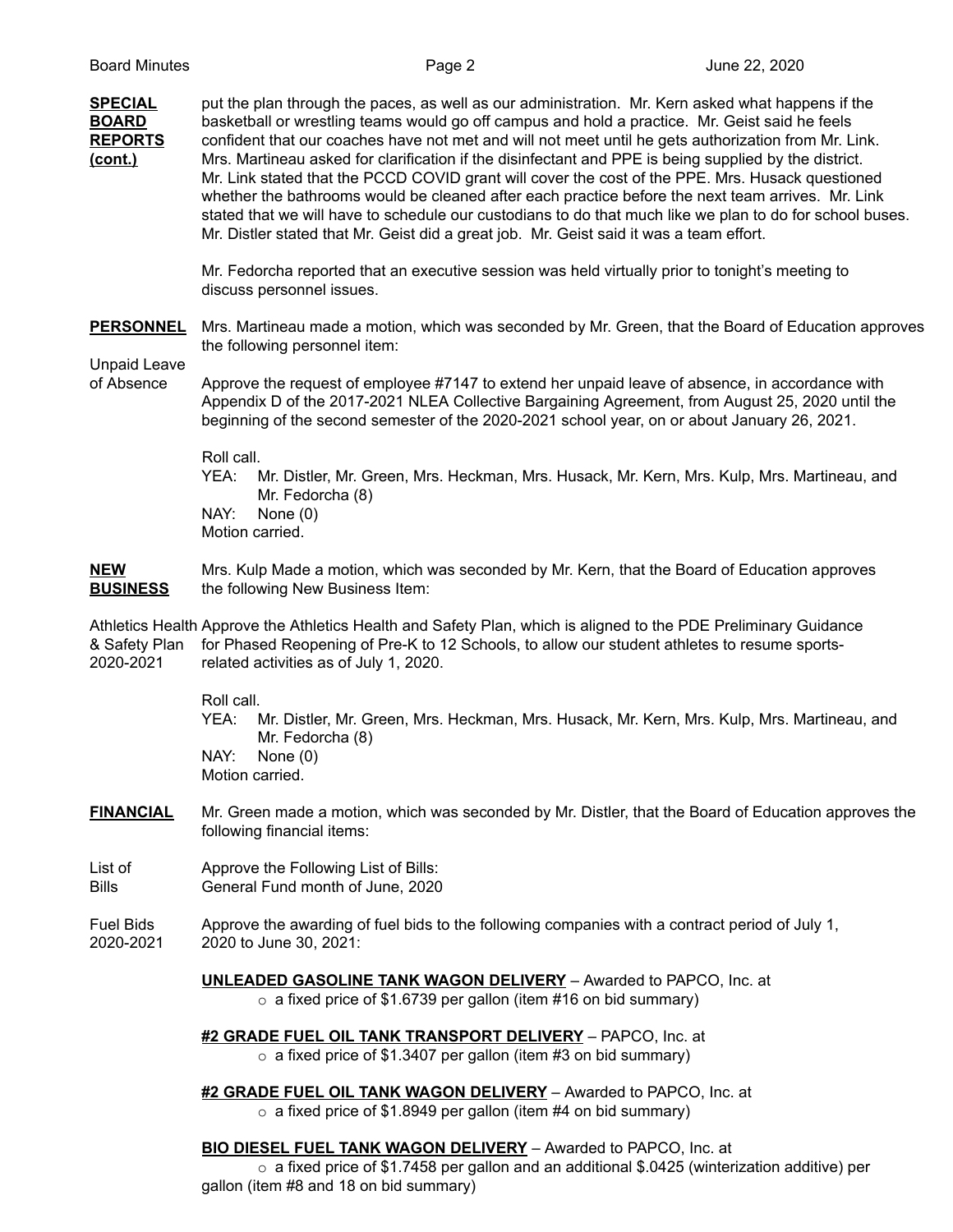| <b>FINANCIAL</b><br>(cont)<br>Bond Re-<br>structuring of<br><b>Bonds</b>      | Recommend that the Board of Education adopt a parameters bond resolution as presented by Bond<br>Counsel, Eckert Seamans Cherin & Mellott, LLC, authorizing a 2020 general obligation bond issue of<br>2012 and 2015 up to \$8,000,000 to restructure the district's 2012 and 2015 bonds to achieve short-term debt service<br>reductions.                                                                                                                                                                                                                                                                                                                                                                                                                                                                                                                                                                                                                                                                                                                                                                                                                                                                                                                                                                               |
|-------------------------------------------------------------------------------|--------------------------------------------------------------------------------------------------------------------------------------------------------------------------------------------------------------------------------------------------------------------------------------------------------------------------------------------------------------------------------------------------------------------------------------------------------------------------------------------------------------------------------------------------------------------------------------------------------------------------------------------------------------------------------------------------------------------------------------------------------------------------------------------------------------------------------------------------------------------------------------------------------------------------------------------------------------------------------------------------------------------------------------------------------------------------------------------------------------------------------------------------------------------------------------------------------------------------------------------------------------------------------------------------------------------------|
| Worker's<br>Compensation<br><b>School District</b><br>Insurance<br>Consortium | Appoint School District's Insurance Consortium as the district's Workers' Compensation carrier for<br>the 2020-2021 school year at an estimated premium of \$65,488.00, approximately an increase of<br>\$2,789.00. This amount is an estimated total, final cost is based on actual payroll figures                                                                                                                                                                                                                                                                                                                                                                                                                                                                                                                                                                                                                                                                                                                                                                                                                                                                                                                                                                                                                     |
| California<br><b>First Leasing</b><br>Corporation<br>Computer<br>Leasing      | Upon final approval of the General Fund 2020-2021 budget, approve the lease from California First<br>National Bank, 28 Executive Park, Suite 200, Irvine, CA 92612 for \$50,000 per year with a lease<br>term of 36 months and a one (\$1) dollar buyout option at the end of the lease agreement. The<br>lease will be used to purchase chromebooks, chromebook cases, and projectors.                                                                                                                                                                                                                                                                                                                                                                                                                                                                                                                                                                                                                                                                                                                                                                                                                                                                                                                                  |
| <b>PCG</b><br>Administrator                                                   | Approve to authorize proper officials to enter into an agreement with Public Consulting Group<br>Medical Access (PCG), an approved contractor for the Department of Human Services, to administer the school-<br>based ACCESS Program claims. There is no increase over last year's rates.                                                                                                                                                                                                                                                                                                                                                                                                                                                                                                                                                                                                                                                                                                                                                                                                                                                                                                                                                                                                                               |
| School<br>Dentist                                                             | Approve to appoint Dr. Harry Shleifer of Broadway Family Dentistry as the school dentist for the<br>2020-2021 school year at the quoted fee of \$1.00 per dental exam needed.                                                                                                                                                                                                                                                                                                                                                                                                                                                                                                                                                                                                                                                                                                                                                                                                                                                                                                                                                                                                                                                                                                                                            |
| <b>Brandywine</b><br>Transportation<br>Addendum<br>2019-2020 SY               | Approve the addendum to the Brandywine Transportation Contract for the 2019-2020 school year<br>year due to the mandatory closure of schools due to COVID-19 pandemic, and in accordance with<br>with Act 13 of 2020.                                                                                                                                                                                                                                                                                                                                                                                                                                                                                                                                                                                                                                                                                                                                                                                                                                                                                                                                                                                                                                                                                                    |
| Preferred EAP                                                                 | Approve Preferred EAP as the district's employee assistance plan administrator at an estimated cost<br>of \$1,500.00 This amount is an estimated total; final cost is based on total number of eligible<br>employees. There is no increase over last year's rate.                                                                                                                                                                                                                                                                                                                                                                                                                                                                                                                                                                                                                                                                                                                                                                                                                                                                                                                                                                                                                                                        |
| Agreement<br>2020-2026                                                        | CLIU PAIUnet Allow administration to sign the CLIU PAIUnet Telecommunication and Internet Consortium<br>Agreement for the procurement of E-rate eligible services such as data transmission, internet<br>access, fiber or copper services. This agreement covers the e-rate funding years 2020-2026.                                                                                                                                                                                                                                                                                                                                                                                                                                                                                                                                                                                                                                                                                                                                                                                                                                                                                                                                                                                                                     |
|                                                                               | Roll call.<br>YEA:<br>Mr. Distler, Mr. Green, Mrs. Heckman, Mrs. Husack, Mr. Kern, Mrs. Kulp, Mrs. Martineau, and<br>Mr. Fedorcha (8)<br>NAY:<br>None $(0)$<br>Motion carried.                                                                                                                                                                                                                                                                                                                                                                                                                                                                                                                                                                                                                                                                                                                                                                                                                                                                                                                                                                                                                                                                                                                                           |
| <b>Budget</b><br><b>Discussion</b>                                            | Budget Discussion: Mr. Fedorcha opened up the discussion on the budget and asked the board<br>members for input based on the information presented at the June 8, 2020, school board meeting.<br>Mr. Link shared the board consideration slides that were presented at the last meeting. The board had<br>agreed to the first three items at the last meeting (refinancing bonds, renegotiated transportation contract,<br>and eliminating two positions due to attrition) which left the percentage of tax increase to be determined<br>at today's meeting. Mr. Link shared that with those considerations, the budget is still short \$417,564 and<br>he shared a slide with the tax revenue generated from various percentages of tax increase. Mr. Fedorcha<br>asked for a motion for a percentage increase. Mr. Green stated that he has spent a lot of time reviewing<br>the budget. With the \$2 million dollars in savings by refinancing the bond, the fact that we are taking<br>very little out of the fund balance, and he feels confident that the 19-20 budget will have under a \$1<br>million dollar shortfall, he proposed a 0% increase. Mrs. Heckman stated, that with the first version of<br>the budget in May, she felt a tax increase was necessary, but since the three changes were made to the |

budget, she agrees with Mr. Green that a 0% tax increase makes sense and is fiscally responsible to

the community.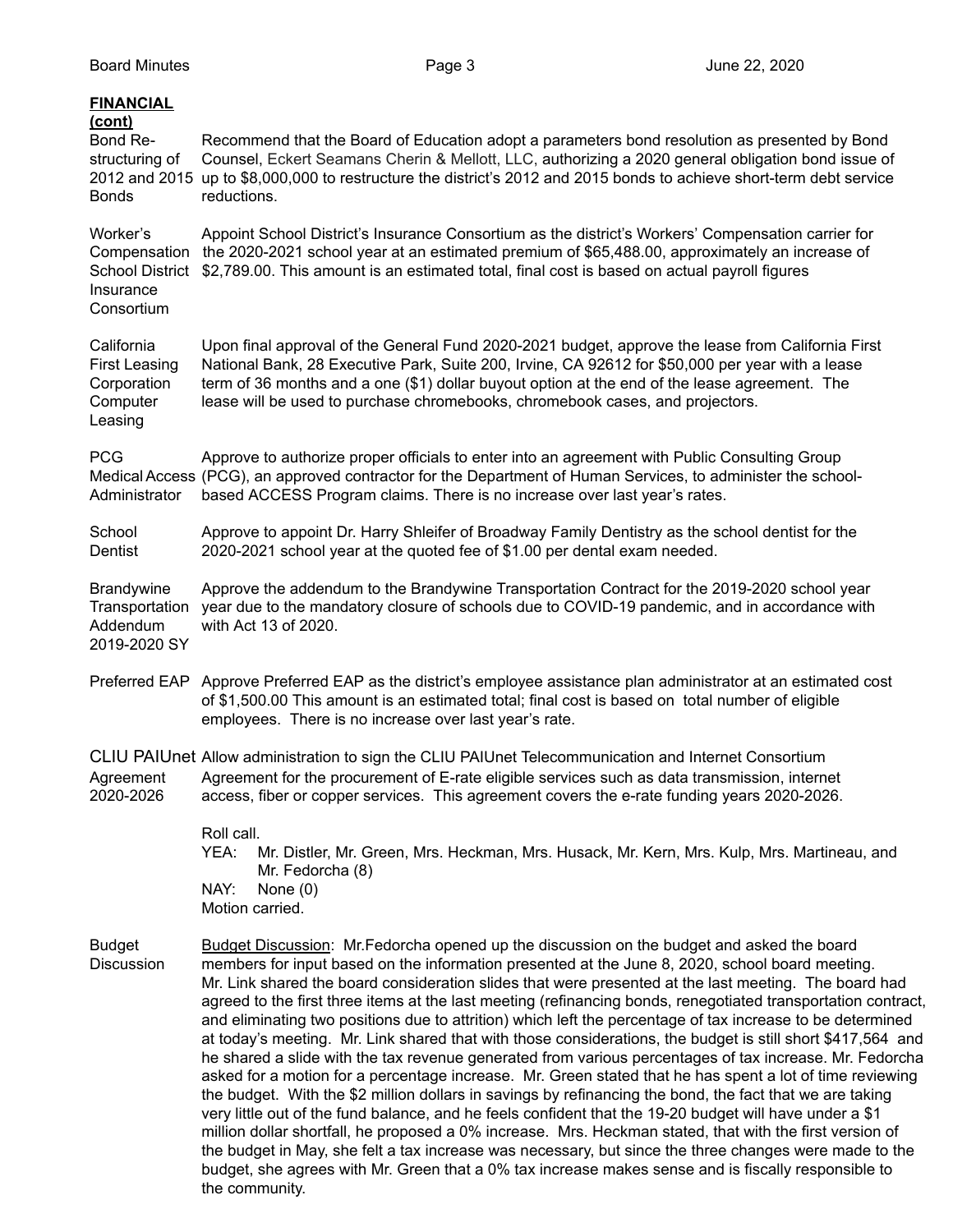# **FINANCIAL (cont)**

Increase

Zero Mill Mr. Green made a motion, which was seconded by Mrs. Heckman, that the Northern Lehigh School Budget District Board of Directors accept a zero mill tax increase for the 2020-2021 school year.

Discussion Mr. Kern asked that due to the state tax equalization for Northampton and Lehigh County, how much would Lehigh County's taxes be raised in a zero mill budget increase. Mrs. Molitoris replied that taxes in Lehigh County would still be increased \$43 per person based on a median assessed value of \$149,000 and Northampton County residents would see a \$62 reduction in taxes compared to last year. Mr. Fedorcha asked Mrs. Molitoris what the impact on future budgets is when you have a zero mill increase. Mrs. Molitoris explained that if you do not raise taxes to the index, that is money that you never get back or can build in your budget for subsequent years. Mr. Fedorcha questioned the bond savings in the next few years. Mrs. Molitoris explained that yes we will not have to pay \$2 million dollars in bond payments in the 2021 or 2022 school year, but it will be back on in 2023. Mr. Green stated that he does understand what Mrs. Molitoris is saying, but if this year's budget comes in under \$1 million dollars, that is \$1 million dollars going back into fund balance and if there is a similar situation next year, that gives us \$2 million dollars going back into the fund balance. He feels confident that we will be okay for the short term and he thinks it is something we can do and should do for our taxpayers. Mrs. Husack asked Mrs. Molitoris if 3.5% was the most taxes could be raised this year and to explain how is that number arrived at? Mrs. Molitoris explained that Act 1 has a limit each year which is a percentage of the millage rate from the previous year. Due to the equalization of mills, one county will always max out at the rate before the other county. Mr. Fedorcha asked what the millage rate would be next year. Mrs. Molitoris said that would be determined after the anticipated expenditures are built into next year's budget. Mrs. Husack stated that while this year it seems like a good idea to have a 0% increase, her concern is is that some of our residents will still get an increase and even if we put money back in the budget, we are still starting behind for next year's budget with a lot of "what ifs" still in play in the near future. If we do not think ahead, we may be hurting our community and have to pass an even higher, or more devastating increase than we are looking at today. Mrs. Husack stated she does not want a 3.5% increase but is not comfortable with a 0% increased based on the numbers she heard today. Mr. Green stated that the 3.5% is set by the state and is no indication of how we are doing as a district. Next year it may be 2% or 4%, but it is not a number that we as a district have much control over regardless of what is done. Mr. Fedorcha stated that as a member of the LCTI Board of Directors as well, every one of the nine school districts has said that this year is bad, but each district agrees that next year is going to be worse.

> Motion to accept 0% tax increase for the 2020-2021 school year. Roll call. YEA: Mr. Green, Mrs. Heckman (2) NAY: Mr. Distler, Mrs. Husack, Mr. Kern, Mrs. Kulp, Mrs. Martineau, and Mr. Fedorcha (6) Motion defeated.

2.5% Budget Mr. Distler made a motion, which was seconded by Mrs. Kulp, that the Northern Lehigh School District Increase increase the budget by 2.5% for the 2020-2021 school year.

> Motion to accept 2.5% tax increase for the 2020-2021 school year. Roll call. YEA: Mr. Distler, Mrs. Kulp, Mr. Fedorcha (3) NAY: Mr. Green, Mrs. Heckman, Mrs. Husack, Mr. Kern, Mrs. Martineau (5) Motion defeated.

2% Budget Mr. Kern made a motion, which was seconded by Mrs. Kulp, that the Northern Lehigh School District Increase increase the budget by 2% for the 2020-2021 school year.

> Motion to accept 2% tax increase for the 2020-2021 school year. Roll call. YEA: Mr. Kern, Mrs. Martineau, Mr. Distler, Mrs. Kulp, Mrs. Husack, Mr. Fedorcha (6) NAY: Mr. Green, Mrs. Heckman (2) Motion carried.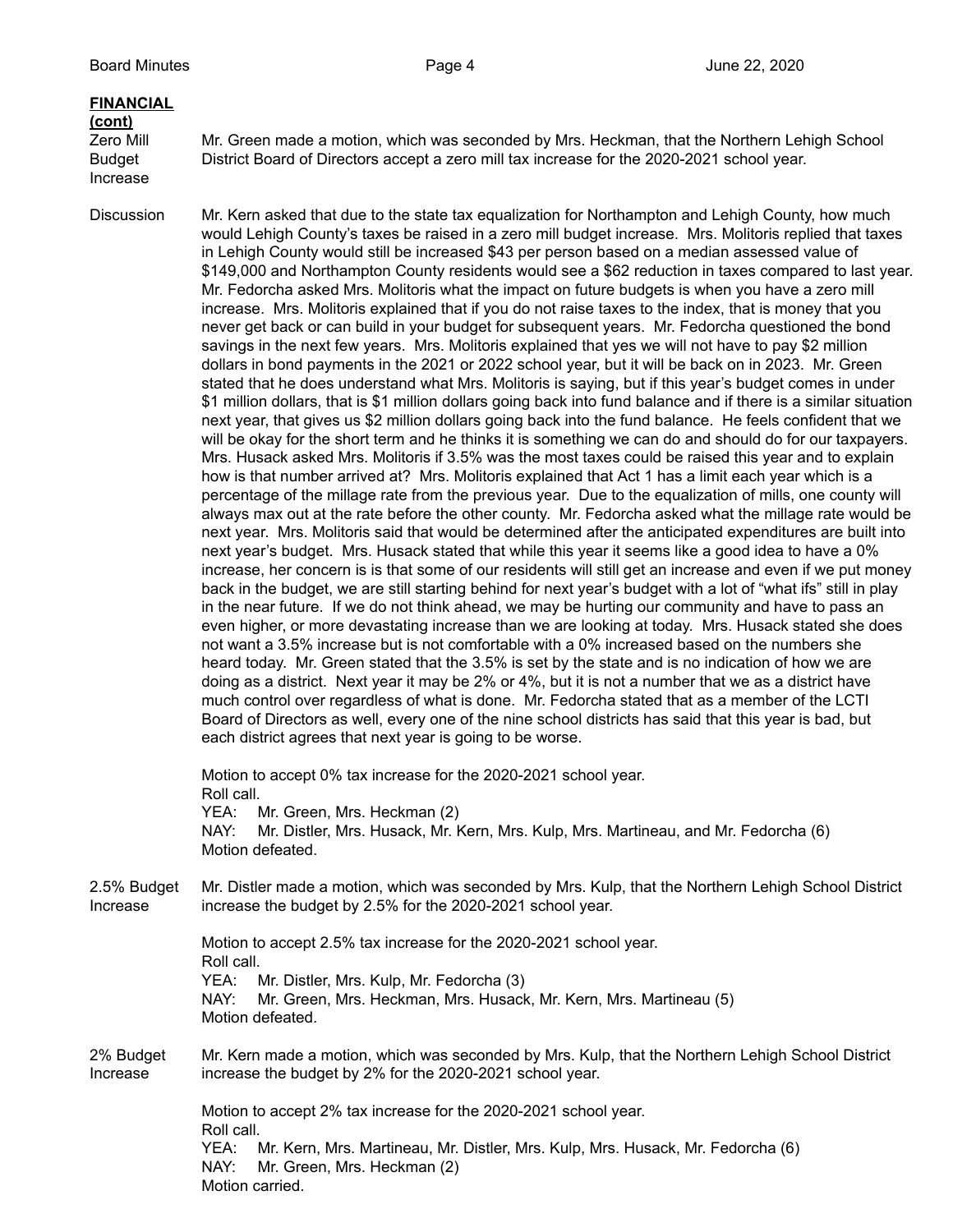**FINANCIAL** Mr. Fedorcha thanked the board and commented he knows how difficult a task it was to make this **(cont)** decision and how everyone agonized over this vote. The board votes for the betterment of the district, students and the community. Mr. Fedorcha stated that the board members do not get paid to serve and their personal taxes increase just like everyone else.

**ADOPTION** Mr. Distler made a motion, which was seconded by Mrs. Kulp, that the Board of Education approves **OF FINAL** the proposed final budget with a 2% increase and: **BUDGET FOR** It is recommended that the Board of Education adopts the proposed general fund final budget of **2020-2021** the Northern Lehigh School District for the 2019-2020 school year in the amount of \$33,763,390.00

- 1. A 23.0944 millage rate for Lehigh County(\$2.309 per \$100 Assessed Valuation (100% MV) and a 65.4917 millage rate for Northampton County (6.549 per \$100 Assessed Valuation (50% MV)..
- 2. A \$5.00 Re Resident Per Capita Tax, taxable on 18 year olds and over based on Section 679 of the School Code of 1949. No change from 2019-2020.
- 3. Taxes under Act 511 with no changes from 2018-2020:
	- a. A 1% Earned Income Tax shared equally with coterminous municipalities.
	- b. A Realty Transfer Tax shared equally with the coterminous municipalities.
	- c. A \$5.00 Resident Per Capita Tax taxable on residents age 18 and over.
	- d. A \$5.00 Local Service Tax (formerly Emergency and Municipal Services Tax)

### **RECOMMENDATION ….. That the Board of Education adopts the 2020-2021 Northern Lehigh School District Budget.**

Roll call.

YEA: Mr. Kern, Mrs. Martineau, Mr. Distler, Mrs. Kulp, Mrs. Husack, Mr. Fedorcha (6) NAY: Mr. Green, Mrs. Heckman (2) Motion carried.

Homestead/ Mr. Kern made a motion, which was seconded by Mr. Green to approve the following Homestead/ Farmstead Farmstead Resolution, as presented. **Resolution** 

# 2020 **NORTHERN LEHIGH SCHOOL DISTRICT**

## **2020 Homestead and Farmstead Exclusion Resolution**

**RESOLVED**, by the Board of School Directors of the Northern Lehigh School District, that homestead and farmstead exclusion real estate tax assessment reductions are authorized for the school year beginning July 1, 2020, under the provisions of the Homestead Property Exclusion Program Act (part of Act 50 of 1998) and the Taxpayer Relief Act (Act 1 of 2006), as follows:

**1. Aggregate amount available for homestead and farmstead real estate tax reduction.** The following amounts are available for homestead and farmstead real estate tax reduction for the school year beginning July 1, 2020:

a. **Gambling tax funds.** The Pennsylvania Department of Education (PDE) has notified the School District that PDE will pay to the School District during the school year pursuant to Act 1, 53 P.S. § 6926.505(b), as a property tax reduction allocation funded by gambling tax funds, the amount of \$946,095.07 plus an additional \$0, which was undistributed school year beginning July 1, 2019, for a total amount of \$946,095.07.

b. **Philadelphia tax credit reimbursement funds**. PDE has notified the School District that PDE will pay to the School District during the school year pursuant to Act 1, 53 P.S. § 6926.324(3), as reimbursement for Philadelphia tax credits claimed against the School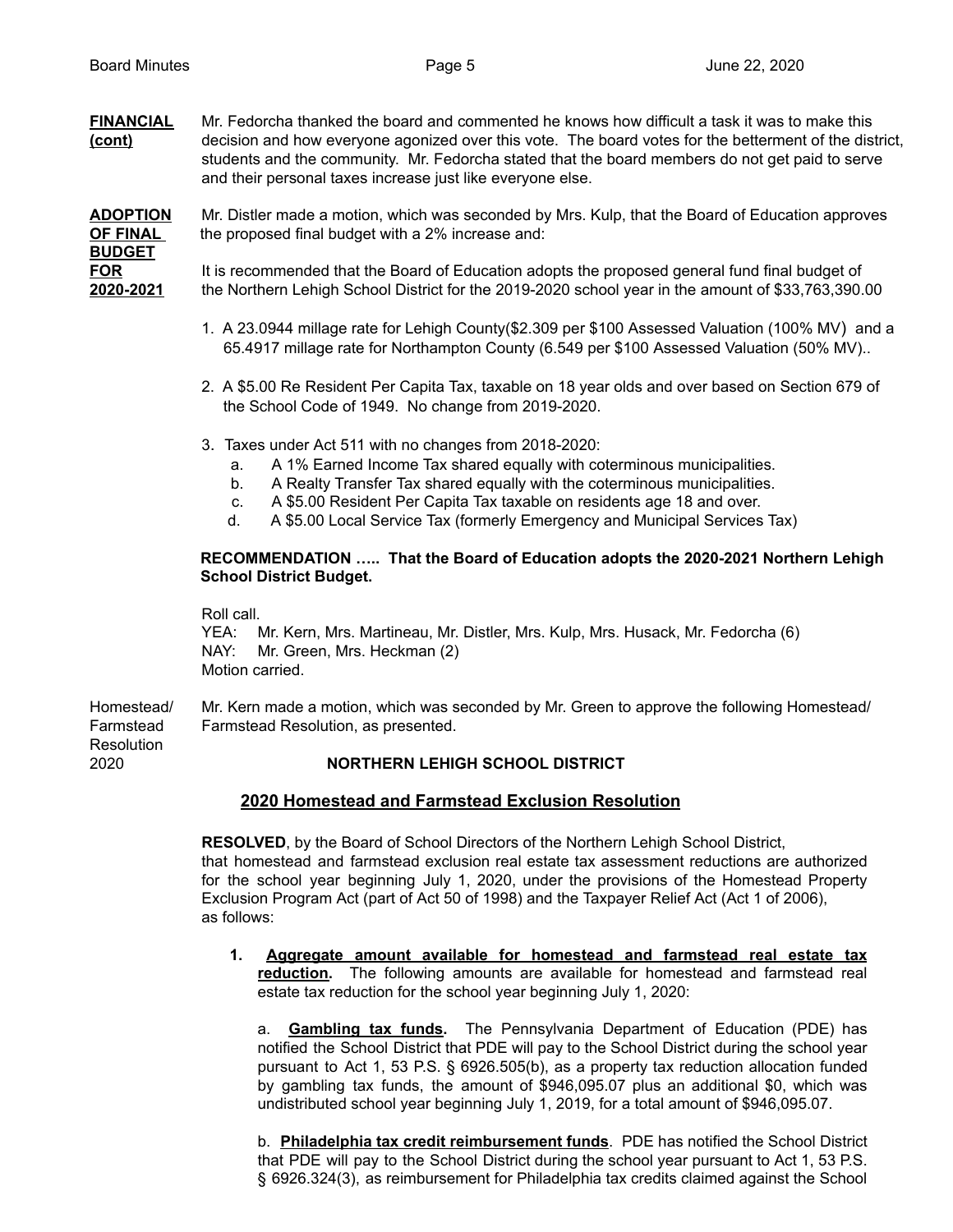District earned income tax by School District resident taxpayers, the amount of \$6,305.97.

c. **Aggregate amount available.** Adding these amounts, the aggregate amount available during the school year for real estate tax reduction is \$952,401.04.

**2. Homestead/farmstead numbers.** Pursuant to Act 50, 54 Pa. C.S. § 8584(i), and Act 1, 53 P.S. § 6926.341(g)(3), the County has provided the School District with a certified report listing approved homesteads and approved farmsteads as follows:

a. **Homestead property number.** The number of approved homesteads within the School District is 3,557.

b. **Farmstead property number.** The number of approved farmsteads within the School District is 20.

c. **Homestead/farmstead combined number.** Adding these numbers, the aggregate number of approved homesteads and approved farmsteads is 3,577.

**3. Real estate tax reduction calculation.** The school board has decided that the homestead exclusion amount and the farmstead exclusion amount shall be equal. Dividing the paragraph 1(c) aggregate amount available during the school year for real estate tax reduction of \$952,401.04 by the paragraph 2(c) aggregate number of approved homesteads and approved farmsteads of 3,577 (before considering the assessed value of approved homesteads and approved farmsteads having an assessed value below the preliminary calculation of the maximum real estate assessed value reduction amount to be established as the homestead and farmstead exclusion amount), the preliminary calculation of the maximum real estate tax reduction amount applicable to each approved homestead and to each approved farmstead is \$266.26.

Based on calculations provided by the School District Business Office from the best available information and carefully evaluated by the School Board, considering the assessed value of approved homesteads and approved farmsteads having an assessed value below the preliminary calculation of the maximum real estate assessed value reduction amount to be established as the homestead exclusion and the farmstead exclusion amount, an additional aggregate amount of \$17,004.78 will be available during the school year for real estate tax reduction applicable to approximately 3,405 homesteads and farmsteads, resulting in an additional real estate tax reduction amount available for each homestead and farmstead of \$5.01. Adding this additional amount to the preliminary calculation of the maximum real estate tax reduction amount of \$266.26, the final maximum real estate tax reduction amount applicable to each approved homestead and to each approved farmstead is \$ 271.27.

- **4. Homestead exclusion calculation.** Dividing the paragraph 3 maximum real estate tax reduction amount of \$271.27 by the School District real estate tax rate of 23.0944 mills (.0230944) for Lehigh County and 65.4917 mills (.0654917) for Northampton County, the maximum real estate assessed value reduction to be reflected on tax notices as a homestead exclusion for each approved homestead is \$11,745.00 for Lehigh County or \$4,142.00 for Northampton County, and the maximum real estate assessed value reduction to be reflected on tax notices as a farmstead exclusion for each approved farmstead is \$271.24 for Lehigh County or \$271.27 for Northampton County.
	- **5. Homestead/farmstead exclusion authorization – July 1 tax bills. 5.** The tax notice issued to the owner of each approved homestead within the School District shall reflect a homestead exclusion real estate assessed value reduction equal to the lesser of: (a) the County-established assessed value of the homestead, or (b) the paragraph 4 maximum real estate assessed value reduction of \$11,745 for Lehigh County or \$4,142 for Northampton County. The tax notice issued to the owner of each approved farmstead within the School District shall reflect an additional farmstead exclusion real estate